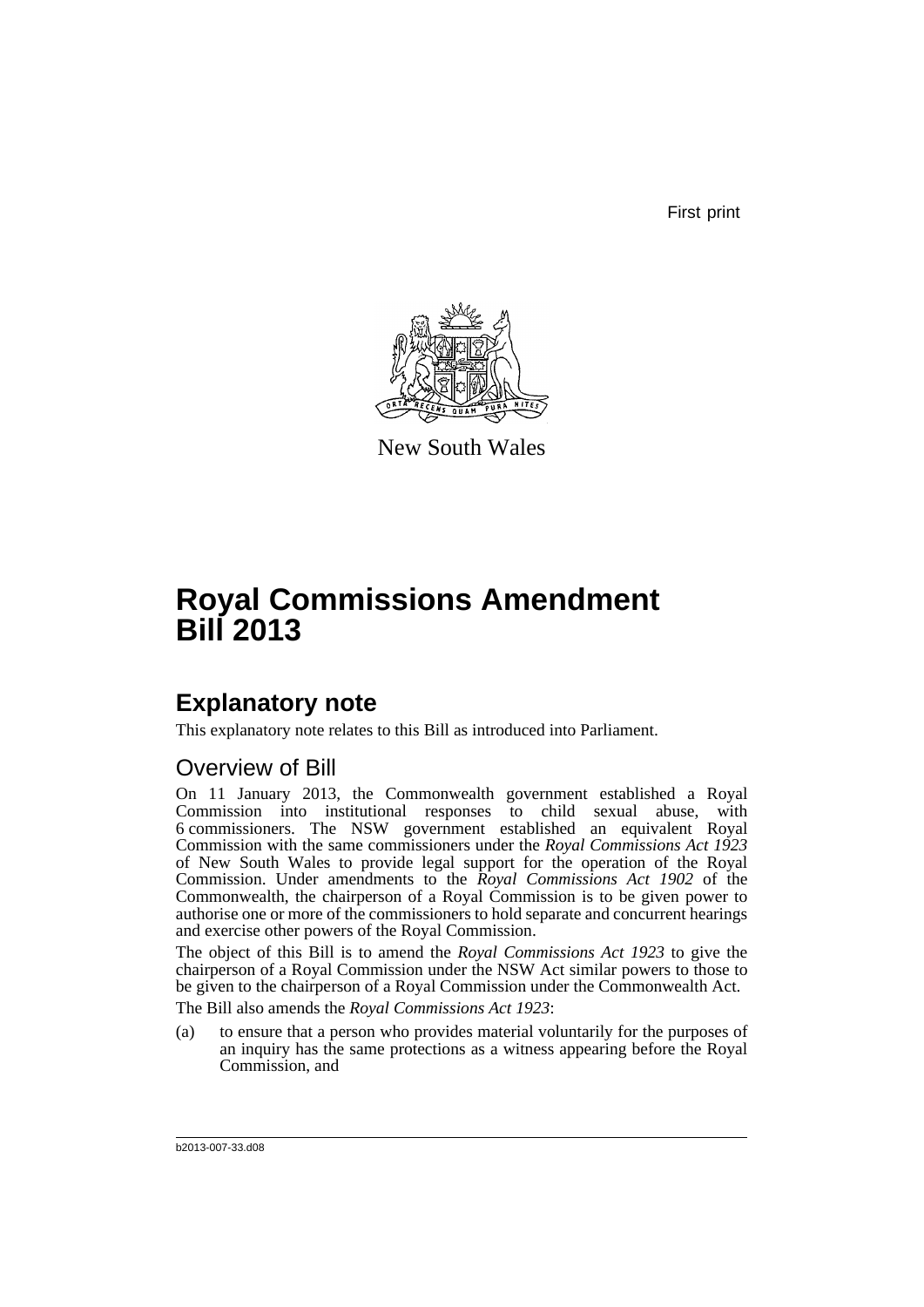Explanatory note

(b) to make the legal qualifications necessary for a chairperson or sole commissioner to exercise special powers under the Act the same as those that apply for a person to be appointed as the Commissioner of a Special Commission of Inquiry or to other standing commissions such as the Independent Commission Against Corruption.

The Bill also amends the *Special Commissions of Inquiry Act 1983* to give effect to the object in paragraph (a) with respect to material obtained voluntarily by a Special Commission of Inquiry under that Act.

### Outline of provisions

**Clause 1** sets out the name (also called the short title) of the proposed Act.

**Clause 2** provides for the commencement of the proposed Act on the date of assent to the proposed Act.

#### **Schedule 1 Amendment of Royal Commissions Act 1923 No 29**

**Schedule 1 [1]** amends the definition of a *royal commission* under the Act and **Schedule 1** [3] inserts proposed section 5A into the Act, with respect to the commissioners of a Royal Commission who may sit for the purposes of an inquiry. In addition to the existing provision with respect to a sole commissioner or all or a quorum of the commissioners, the amendments enable any of the following to sit for the purposes of any part of an inquiry:

- (a) the chairperson of the commission,
- (b) one or more commissioners authorised by the chairperson to sit for the purposes of that part of the inquiry.

A commissioner or commissioners so authorised may sit concurrently for the purposes of the inquiry, and exercise relevant powers of the chairperson under the Act with respect to a separate sitting.

**Schedule 1 [2]** makes a consequential amendment to the definition of *chairperson* for the purposes of Division 2 of Part 2 of the Act.

**Schedule 1 [4]** amends section 11 of the Act to ensure that a person who provides material voluntarily for the purposes of an inquiry has the same protections as a witness appearing before the Royal Commission.

**Schedule 1 [5]** substitutes section 15 of the Act with respect to the legal qualifications necessary for a chairperson or sole commissioner to exercise special powers under the Act. The qualified persons authorised to exercise those special powers are:

(a) a Judge of the Supreme Court of New South Wales or of any other State or Territory, a Judge of the Federal Court of Australia or a Justice of the High Court of Australia, or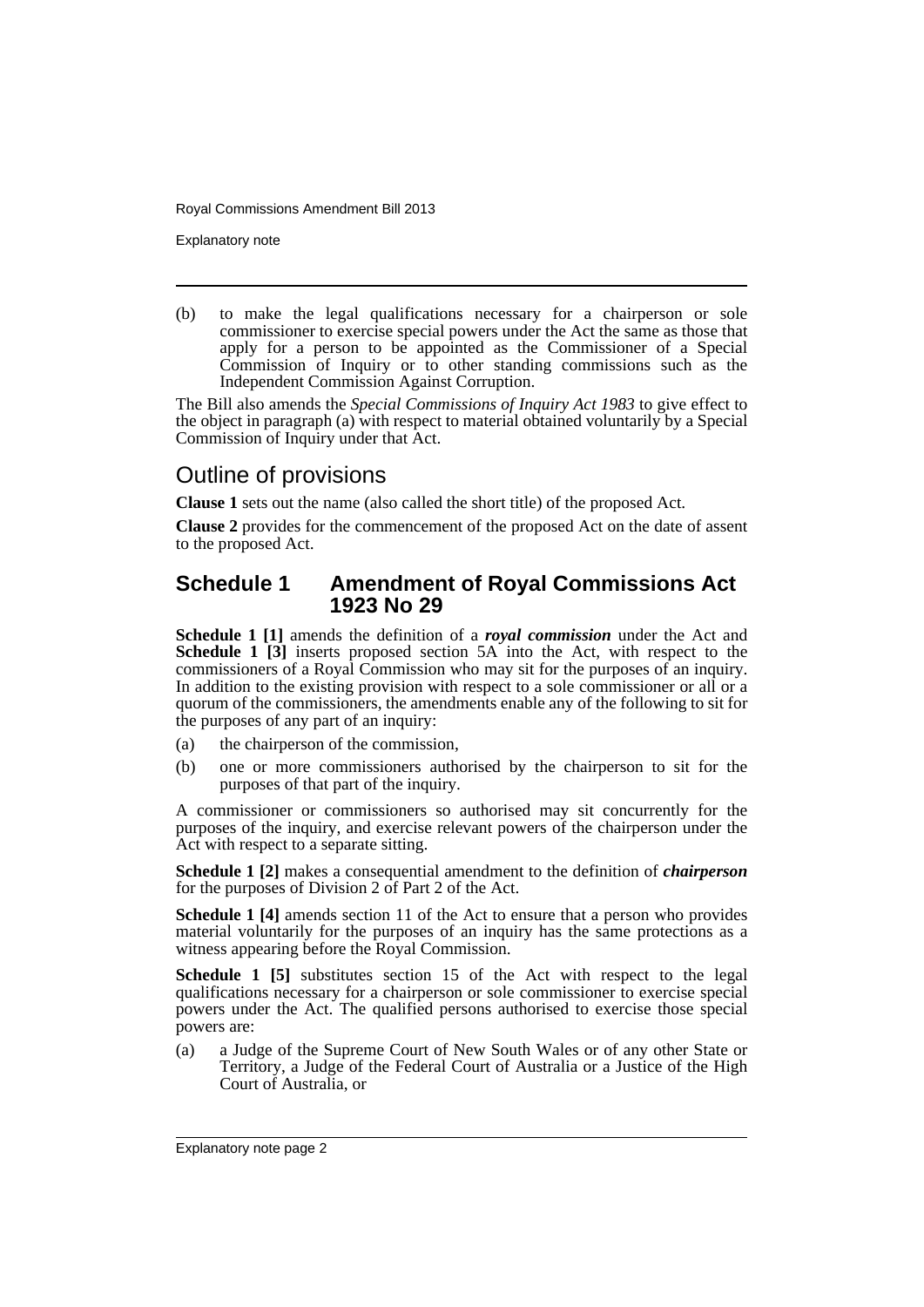Explanatory note

- (b) a former Judge or Justice of any such court, or
- (c) a person qualified to be appointed as a Judge or Justice of any such court (but only if the Governor declares that the person may exercise the special powers).

The substituted section enables the exercise of the special powers by a member of a commission who is a qualified person and who has been authorised to do so by the chairperson.

**Schedule 1 [6]** inserts proposed Schedule 1 into the Act. The Schedule provides that the amendments made by the proposed Act extend to the New South Wales Royal Commission into institutional responses to child sexual abuse.

The proposed Schedule also enables regulations under the Act to contain provisions of a savings or transitional nature consequent on the enactment of the proposed Act or any other Act that amends the *Royal Commissions Act 1923*.

### **Schedule 2 Amendment of Special Commissions of Inquiry Act 1983 No 90**

**Schedule 2** amends section 17 of the Act to ensure that a person who provides material voluntarily for the purposes of an inquiry has the same protections as a witness appearing before the Special Commission.

**Schedule 1 [6]** includes provisions that ensure that this proposed amendment extends to the New South Wales Special Commission of Inquiry into the police investigation of matters concerning alleged child sexual abuse established on 21 November 2012.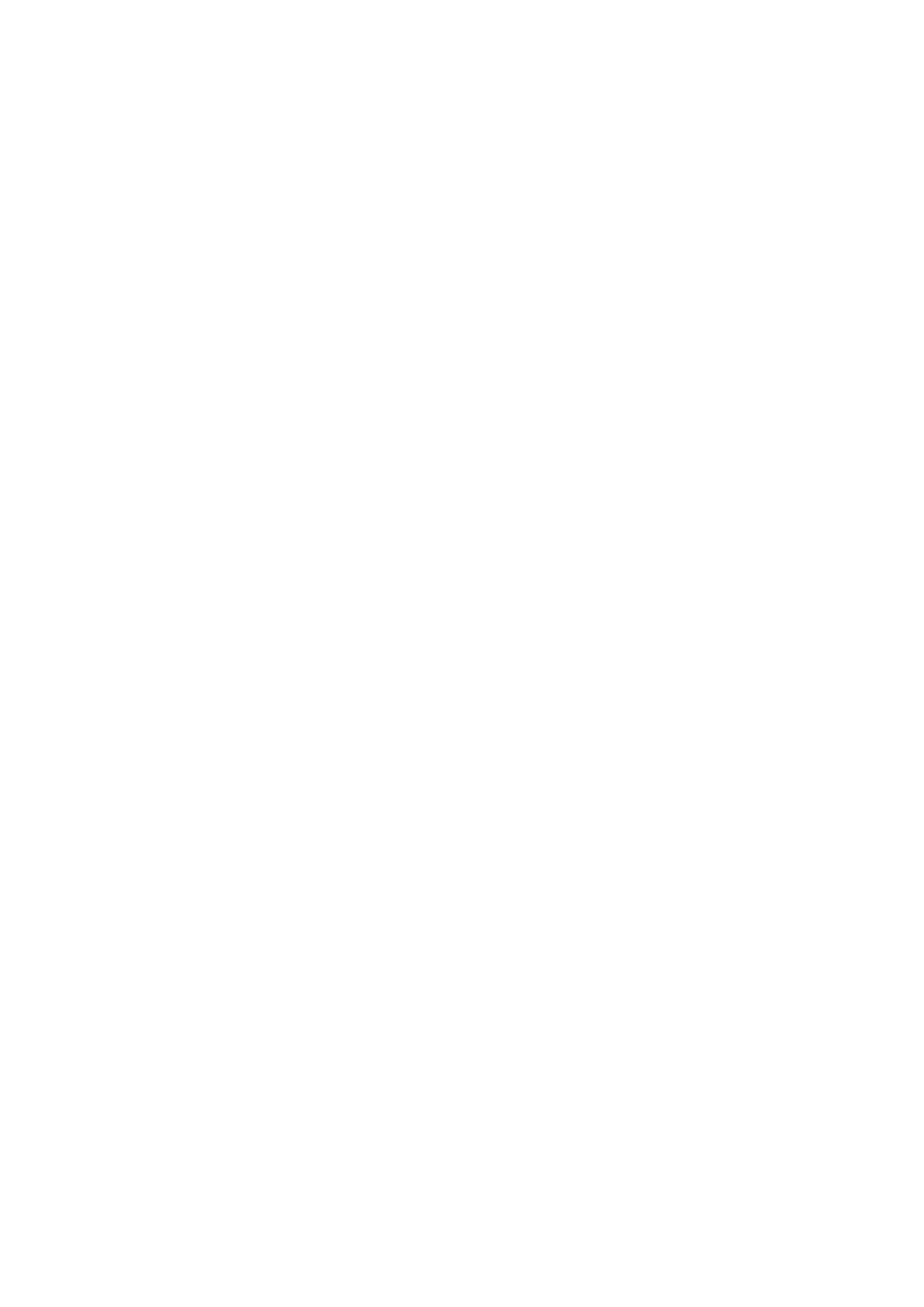First print



New South Wales

## **Royal Commissions Amendment Bill 2013**

### **Contents**

|            |                                                               | Page          |
|------------|---------------------------------------------------------------|---------------|
|            | Name of Act                                                   |               |
|            | Commencement                                                  | $\mathcal{P}$ |
| Schedule 1 | Amendment of Royal Commissions Act 1923 No 29                 | 3             |
| Schedule 2 | Amendment of Special Commissions of Inquiry Act<br>1983 No 90 | 6             |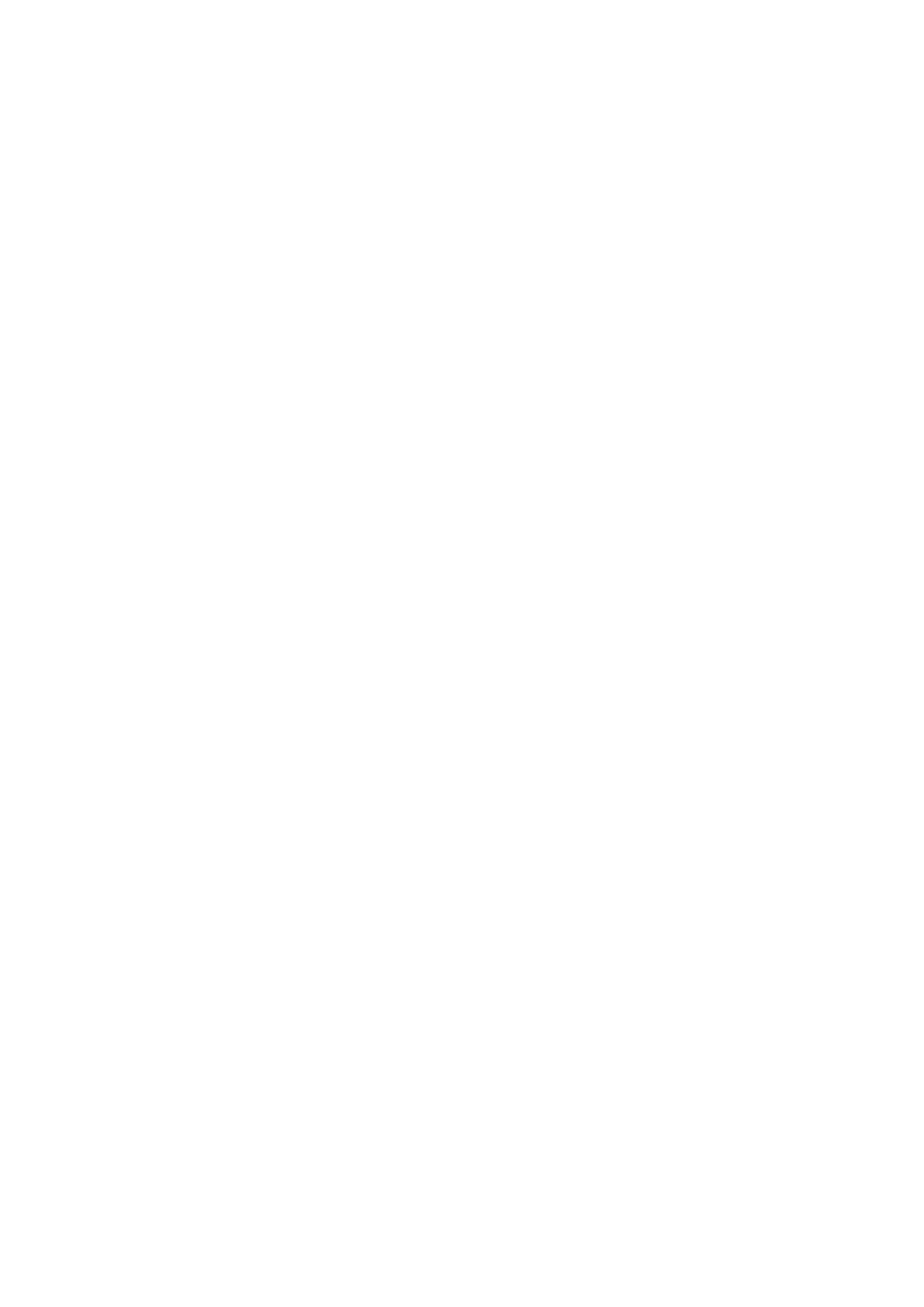

New South Wales

## **Royal Commissions Amendment Bill 2013**

No , 2013

#### **A Bill for**

An Act to amend the *Royal Commissions Act 1923* with respect to Royal Commissions, and to amend the *Special Commissions of Inquiry Act 1983*.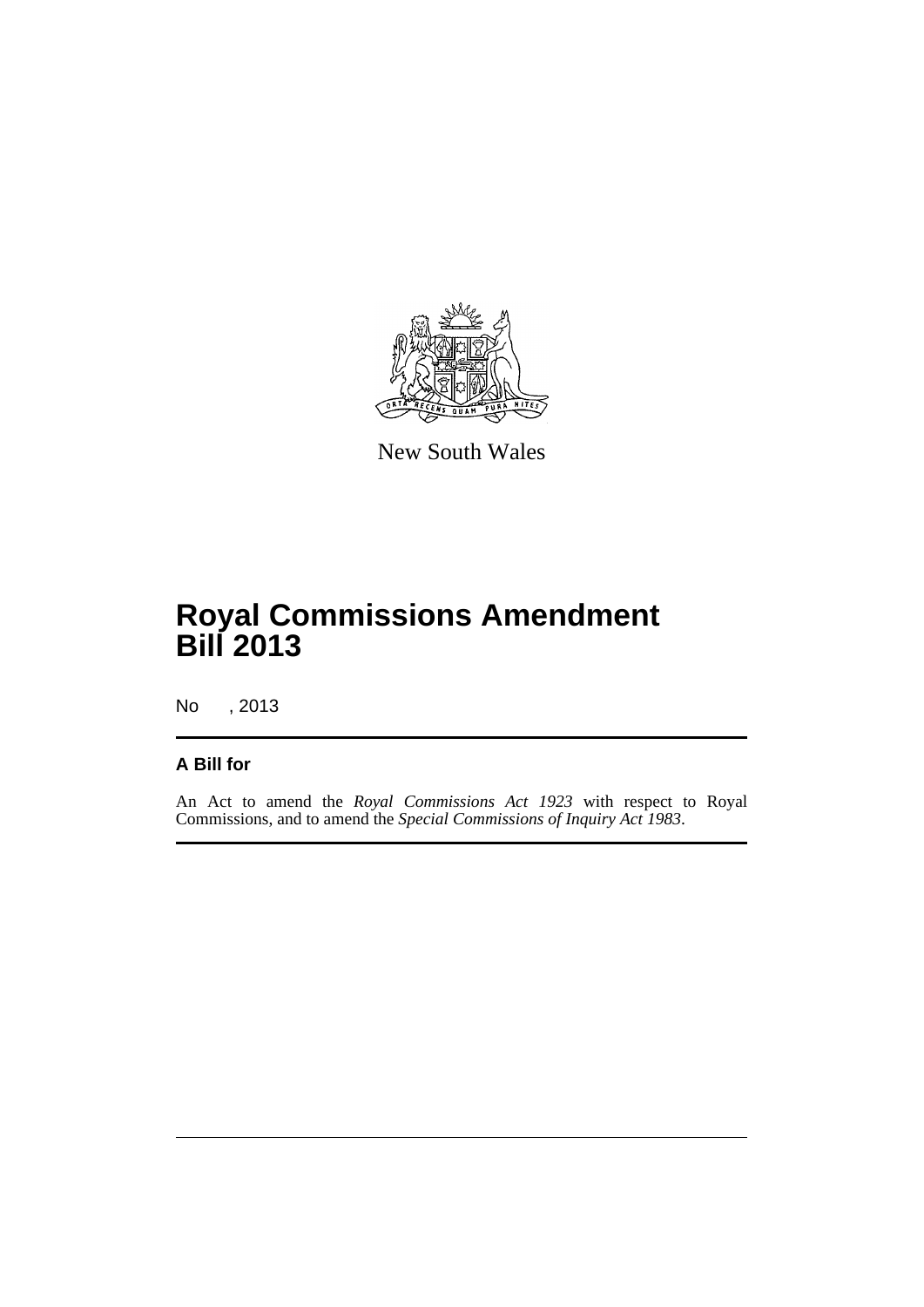<span id="page-7-1"></span><span id="page-7-0"></span>

| The Legislature of New South Wales enacts: |                                                       |                |
|--------------------------------------------|-------------------------------------------------------|----------------|
|                                            | Name of Act                                           | $\mathcal{P}$  |
|                                            | This Act is the Royal Commissions Amendment Act 2013. | 3              |
|                                            | <b>Commencement</b>                                   | $\overline{4}$ |
|                                            | This Act commences on the date of assent to this Act. | 5              |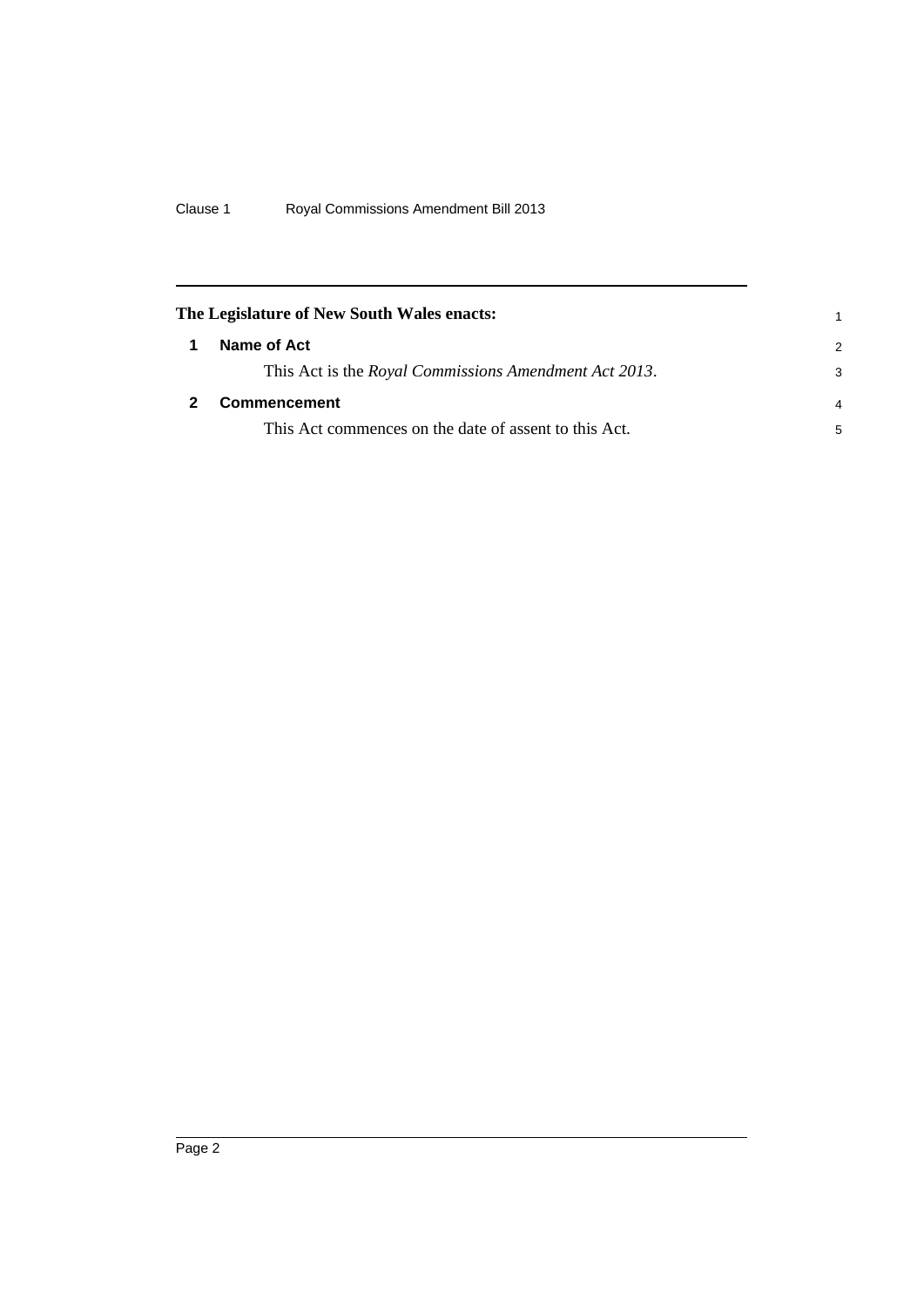Amendment of Royal Commissions Act 1923 No 29 Schedule 1

<span id="page-8-0"></span>

|       | <b>Schedule 1</b> |                   |                              | <b>Amendment of Royal Commissions Act</b><br>1923 No 29                                                                                                                                                                        | 1<br>$\overline{2}$   |
|-------|-------------------|-------------------|------------------------------|--------------------------------------------------------------------------------------------------------------------------------------------------------------------------------------------------------------------------------|-----------------------|
| [1]   |                   |                   | <b>Section 4 Definitions</b> |                                                                                                                                                                                                                                | 3                     |
|       |                   |                   |                              | Omit "and includes the members of the commission, or a quorum thereof, or<br>the sole commissioner, sitting for the purposes of the inquiry" from the<br>definitions of <i>Commission</i> and <i>Royal Commission</i> .        | 4<br>5<br>6           |
|       |                   |                   |                              | Insert instead "and includes a sole commissioner or a member or members of<br>the commission sitting for the purposes of the inquiry".                                                                                         | 7<br>8                |
| $[2]$ |                   |                   |                              | <b>Section 5 Commissioners</b>                                                                                                                                                                                                 | 9                     |
|       |                   |                   |                              | Omit section 5 (2). Insert instead:                                                                                                                                                                                            | 10 <sup>°</sup>       |
|       |                   | (2)               |                              | In this Division <i>chairperson</i> means the chairperson of a<br>commission, and includes (except in section 5A):                                                                                                             | 11<br>12 <sup>2</sup> |
|       |                   |                   | (a)                          | a deputy chairperson of a commission appointed by the<br>letters patent or chosen by the other commissioners in<br>accordance with the letters patent to act in the absence of<br>the chairperson, and                         | 13<br>14<br>15<br>16  |
|       |                   |                   | (b)                          | a member of a commission acting in accordance with an<br>authorisation under section 5A (3).                                                                                                                                   | 17<br>18              |
| $[3]$ |                   | <b>Section 5A</b> |                              |                                                                                                                                                                                                                                | 19                    |
|       |                   |                   | Insert after section 5:      |                                                                                                                                                                                                                                | 20                    |
|       | 5Α                | inquiry           |                              | Commissioners authorised to sit for purposes of any part of                                                                                                                                                                    | 21<br>22              |
|       |                   | (1)               | if:                          | A commissioner may sit for the purposes of any part of an inquiry                                                                                                                                                              | 23<br>24              |
|       |                   |                   | (a)                          | the commissioner is a sole commissioner, or                                                                                                                                                                                    | 25                    |
|       |                   |                   | (b)                          | all the members, or a quorum of the members, of the<br>commission are sitting for the purposes of that part of the<br>inquiry, or                                                                                              | 26<br>27<br>28        |
|       |                   |                   | (c)                          | the commissioner is the chairperson of the commission, or                                                                                                                                                                      | 29                    |
|       |                   |                   | (d)                          | the commissioner is a member of the commission<br>authorised by the chairperson to sit for the purposes of that<br>part of the inquiry.                                                                                        | 30<br>31<br>32        |
|       |                   | (2)               | More                         | than<br>may be authorised<br>member<br>one<br>under<br>subsection $(1)$ $(d)$ by the chairperson to sit for the purposes of a<br>part of the inquiry, in which case the member designated by the<br>chairperson is to preside. | 33<br>34<br>35<br>36  |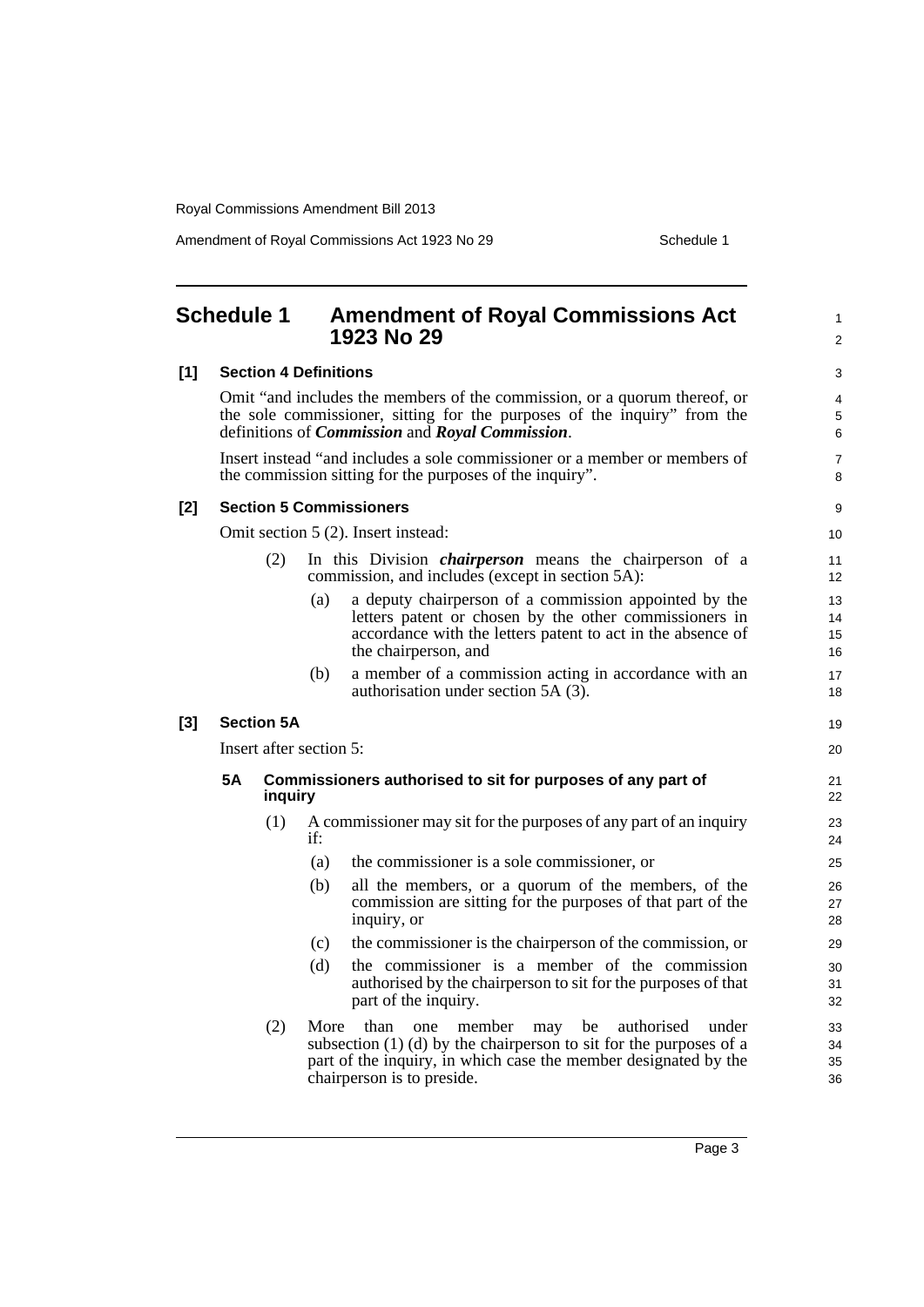Schedule 1 Amendment of Royal Commissions Act 1923 No 29

|     |    | (3)               |          | A member authorised under subsection $(1)$ $(d)$ or, if there is more<br>than one member so authorised, the designated presiding member<br>is authorised to exercise the powers of the chairperson of the<br>commission under the other sections of this Division (unless the<br>authorisation under subsection (1) (d) provides otherwise).     | 1<br>$\overline{c}$<br>3<br>4<br>5 |
|-----|----|-------------------|----------|--------------------------------------------------------------------------------------------------------------------------------------------------------------------------------------------------------------------------------------------------------------------------------------------------------------------------------------------------|------------------------------------|
|     |    | (4)               | inquiry. | If a member is authorised under subsection $(1)$ $(d)$ ,<br>commissioners may sit concurrently for the purposes of an                                                                                                                                                                                                                            | 6<br>$\overline{7}$<br>8           |
| [4] |    |                   |          | <b>Section 11 Answers and documents</b>                                                                                                                                                                                                                                                                                                          | 9                                  |
|     |    |                   |          | Insert at the end of the section:                                                                                                                                                                                                                                                                                                                | 10                                 |
|     |    | (4)               |          | If a commission obtains for the purposes of the inquiry any<br>document or other thing or any information that is provided<br>voluntarily by a person, subsection (3) applies to the person as if<br>the person were a witness appearing before the commission.                                                                                  | 11<br>12<br>13<br>14               |
| [5] |    | <b>Section 15</b> |          |                                                                                                                                                                                                                                                                                                                                                  | 15                                 |
|     |    |                   |          | Omit the section. Insert instead:                                                                                                                                                                                                                                                                                                                | 16                                 |
|     | 15 |                   |          | <b>Application of Division</b>                                                                                                                                                                                                                                                                                                                   | 17                                 |
|     |    | (1)               | namely:  | The provisions of this Division have effect if the chairperson of a<br>commission or the sole commissioner is a qualified person,                                                                                                                                                                                                                | 18<br>19<br>20                     |
|     |    |                   | (a)      | a Judge of the Supreme Court of the State or of any other<br>State or Territory, a Judge of the Federal Court of Australia<br>or a Justice of the High Court of Australia, or                                                                                                                                                                    | 21<br>22<br>23                     |
|     |    |                   | (b)      | a former Judge or Justice of any such court, or                                                                                                                                                                                                                                                                                                  | 24                                 |
|     |    |                   | (c)      | a person qualified to be appointed as a Judge or Justice of<br>any such court (but only if in the letters patent by which the<br>commission is issued, or in other letters patent under the<br>Public Seal, the Governor declares that this Division has<br>effect in relation to the commission).                                               | 25<br>26<br>27<br>28<br>29         |
|     |    | (2)               | person). | In this Division, <i>commissioner</i> means a chairperson or sole<br>commissioner who is such a qualified person, and also includes a<br>member of a commission who is such a qualified person and who<br>has been authorised by the chairperson to exercise powers under<br>this Division (but only if the chairperson is also such a qualified | 30<br>31<br>32<br>33<br>34<br>35   |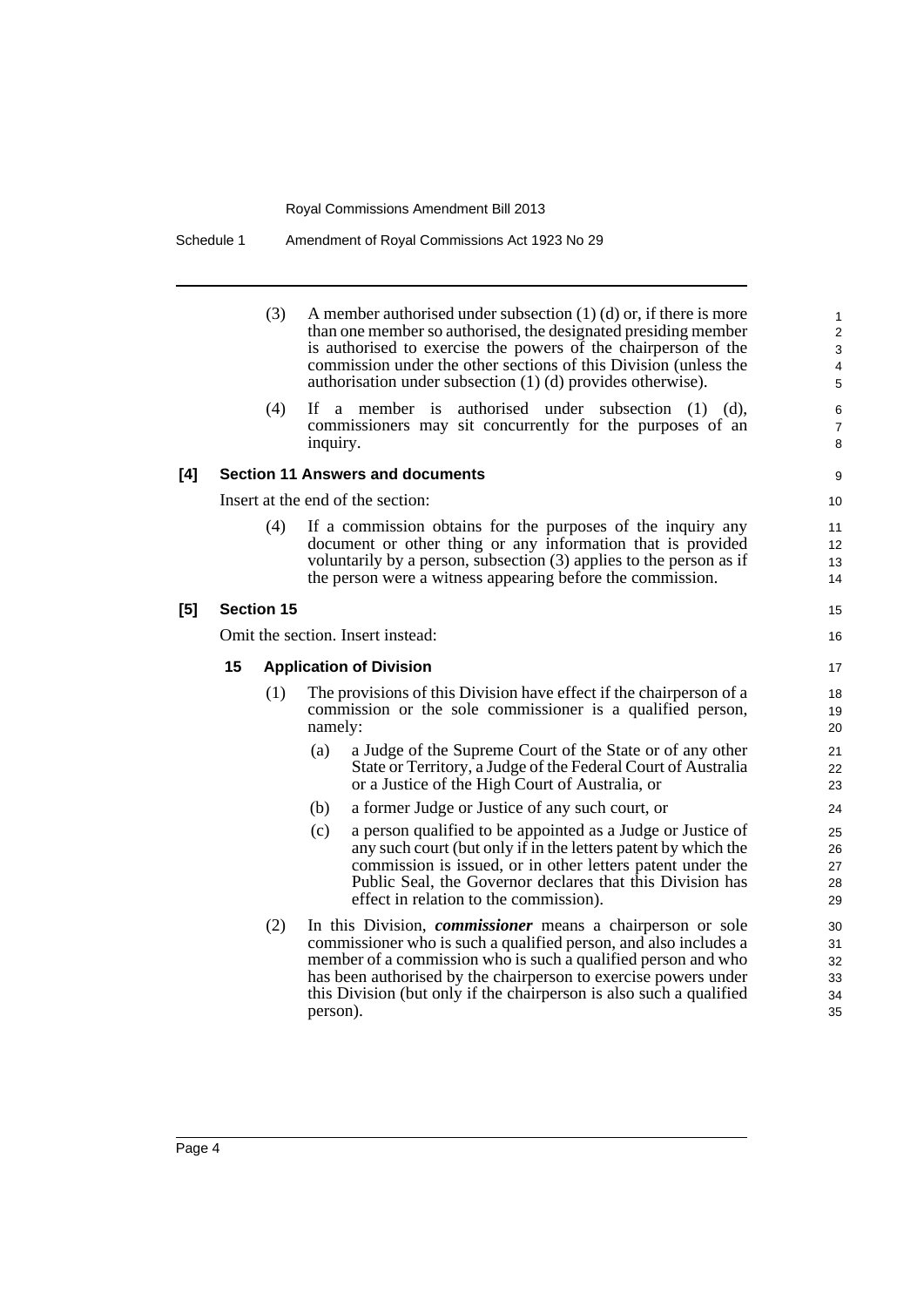Amendment of Royal Commissions Act 1923 No 29 Schedule 1

| [6] |                                                       | <b>Schedule 1</b> |                                                                                                                                                                                                                                                                                                                                                                                                                                  | $\mathbf{1}$                           |  |  |
|-----|-------------------------------------------------------|-------------------|----------------------------------------------------------------------------------------------------------------------------------------------------------------------------------------------------------------------------------------------------------------------------------------------------------------------------------------------------------------------------------------------------------------------------------|----------------------------------------|--|--|
|     | Insert at the end of the Act:                         |                   |                                                                                                                                                                                                                                                                                                                                                                                                                                  |                                        |  |  |
|     | <b>Schedule 1 Savings and transitional provisions</b> |                   |                                                                                                                                                                                                                                                                                                                                                                                                                                  |                                        |  |  |
|     | 1                                                     |                   | <b>Regulations</b>                                                                                                                                                                                                                                                                                                                                                                                                               |                                        |  |  |
|     |                                                       | (1)               | The regulations may contain provisions of a savings or<br>transitional nature consequent on the enactment of the Royal<br>Commissions Amendment Act 2013 or any other Act that amends<br>this Act.                                                                                                                                                                                                                               | 5<br>6<br>$\overline{7}$<br>8          |  |  |
|     |                                                       | (2)               | Any such provision may, if the regulations so provide, take effect<br>from the date of assent to the Act concerned or a later date.                                                                                                                                                                                                                                                                                              | 9<br>10 <sup>°</sup>                   |  |  |
|     |                                                       | (3)               | To the extent to which any such provision takes effect from a date<br>that is earlier than the date of its publication on the NSW<br>legislation website, the provision does not operate so as:                                                                                                                                                                                                                                  | 11<br>12<br>13                         |  |  |
|     |                                                       |                   | to affect, in a manner prejudicial to any person (other than<br>(a)<br>the State or an authority of the State), the rights of that<br>person existing before the date of its publication, or                                                                                                                                                                                                                                     | 14<br>15<br>16                         |  |  |
|     |                                                       |                   | to impose liabilities on any person (other than the State or<br>(b)<br>an authority of the State) in respect of anything done or<br>omitted to be done before the date of its publication.                                                                                                                                                                                                                                       | 17<br>18<br>19                         |  |  |
|     | $\mathbf{2}$                                          |                   | <b>Operation of amendments made by Royal Commissions</b><br><b>Amendment Act 2013</b>                                                                                                                                                                                                                                                                                                                                            | 20<br>21                               |  |  |
|     |                                                       | (1)               | In this clause:                                                                                                                                                                                                                                                                                                                                                                                                                  | 22                                     |  |  |
|     |                                                       |                   | Child Sexual Abuse Royal Commission means the Royal<br>Commission into institutional responses to allegations and<br>incidents of child sexual abuse and related matters, issued by the<br>Governor by Letters Patent on 25 January 2013 (and including<br>any later alterations and variations of those Letters Patent).                                                                                                        | 23<br>24<br>25<br>26<br>27             |  |  |
|     |                                                       |                   | <b>Child Sexual Abuse Special Commission of Inquiry means the</b><br>Special Commission of Inquiry into the police investigation of<br>certain matters concerning alleged child sexual abuse, issued by<br>the Governor by Letters Patent on 21 November 2012 and altered<br>and varied by the Governor by Letters Patent on 25 January 2013<br>(and including any later alterations and variations of those Letters<br>Patent). | 28<br>29<br>30<br>31<br>32<br>33<br>34 |  |  |
|     |                                                       | (2)               | The amendments made by the Royal Commissions Amendment<br>Act 2013 to this Act and to the Special Commissions of Inquiry<br>Act 1983 extend to the Child Sexual Abuse Royal Commission<br>and to the Child Sexual Abuse Special Commission of Inquiry.                                                                                                                                                                           | 35<br>36<br>37<br>38                   |  |  |